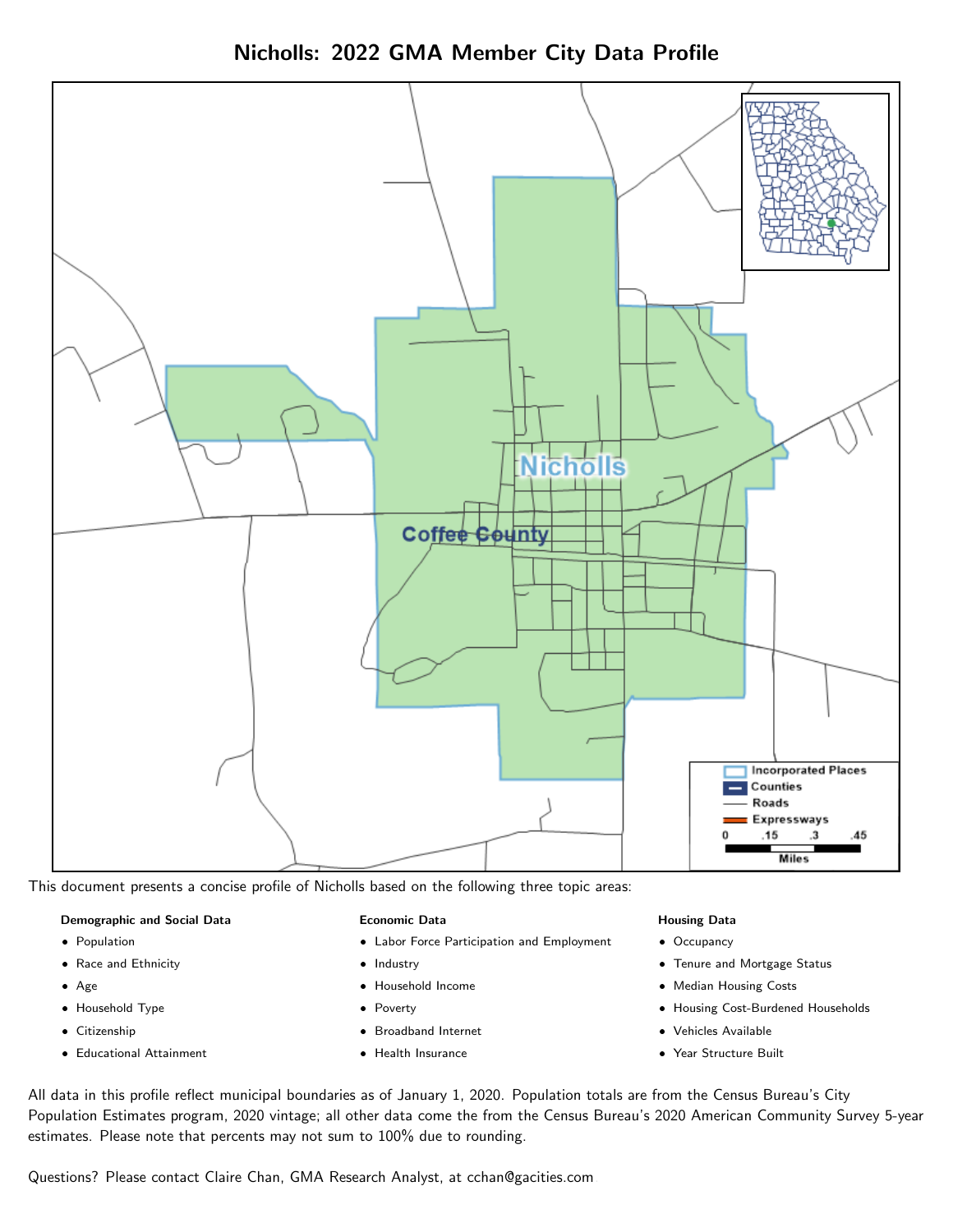## Nicholls: Demographic and Social





## **Citizenship**



Source: American Community Survey, 2020 5-year estimates, table B05002 Source: American Community Survey, 2020 5-year estimates, table B15002

## Race and Ethnicity



Source: U.S. Census Bureau, City Population Estimates, 2020 vintage Source: American Community Survey, 2020 5-year estimates, table B03002

## Household Type



Source: American Community Survey, 2020 5-year estimates, table B01001 Source: American Community Survey, 2020 5-year estimates, table B11001

### Educational Attainment



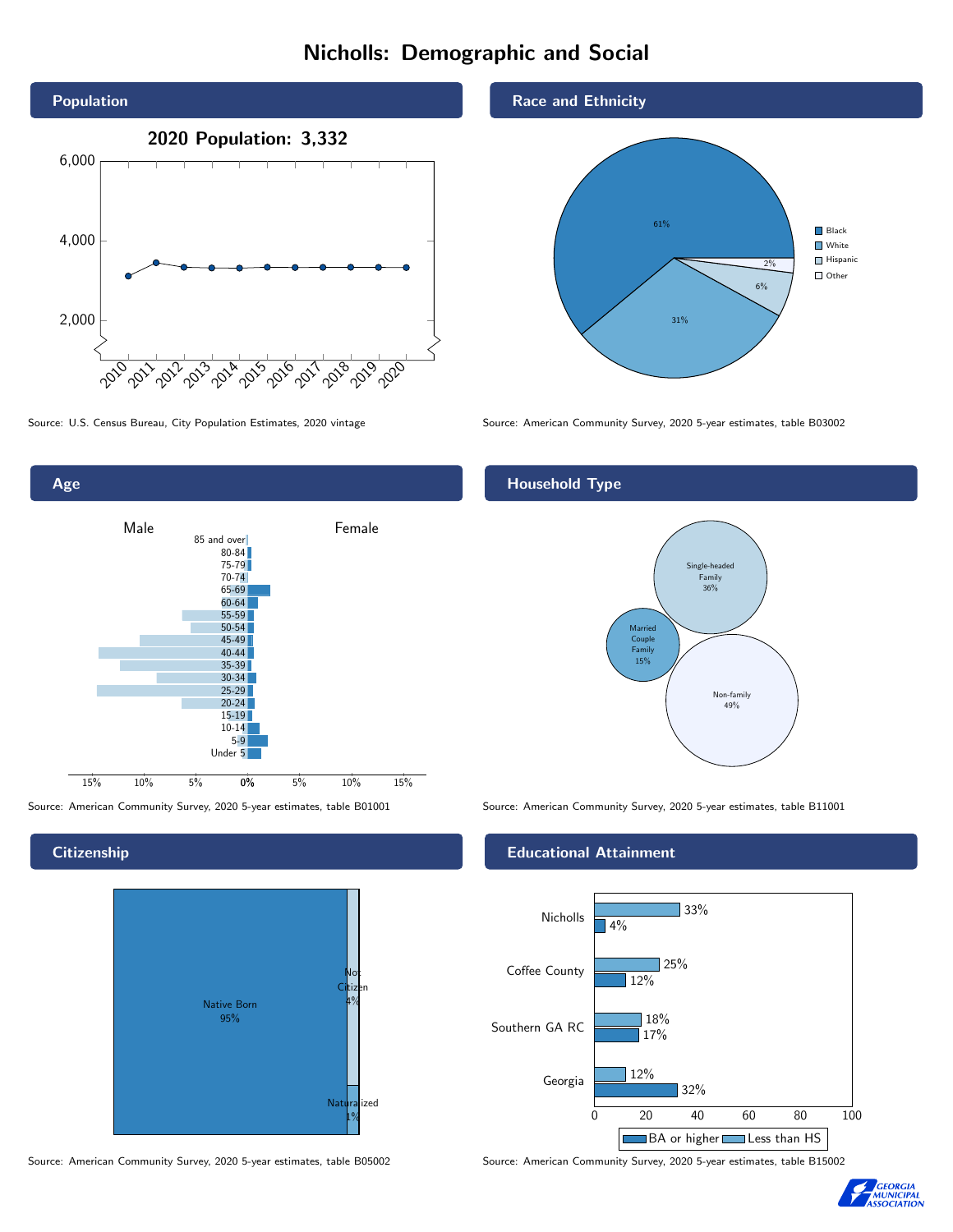## Nicholls: Economic



## Unemployment Rate: 9.9%



Source: American Community Survey, 2020 5-year estimates, table B23001 Note: Unemployment rate is based upon the civilian labor force.



Poverty

| Agriculture, forestry, fishing and hunting, and mining      | $0\%$ |
|-------------------------------------------------------------|-------|
| Construction                                                | 7%    |
| Manufacturing                                               | 32%   |
| <b>Wholesale Trade</b>                                      | 6%    |
| Retail Trade                                                | 7%    |
| Transportation and warehousing, and utilities               | 11%   |
| Information                                                 | $2\%$ |
| Finance and insurance, real estate, rental, leasing         | 4%    |
| Professional, scientific, mgt, administrative, waste mgt    | 10%   |
| Educational services, and health care and social assistance | 12%   |
| Arts, entertainment, recreation, accommodation, food        | 5%    |
| service                                                     |       |
| Other services, except public administration                | $4\%$ |
| Public administration                                       | 3%    |

Source: American Community Survey, 2020 5-year estimates, table C24030



Source: American Community Survey, 2020 5-year estimates, tables B19013 and B19025 Source: American Community Survey, 2020 5-year estimates, table B17010





## **Health Insurance**



Source: American Community Survey, 2020 5-year estimates, table B28002 Source: American Community Survey, 2020 5-year estimates, table B18135